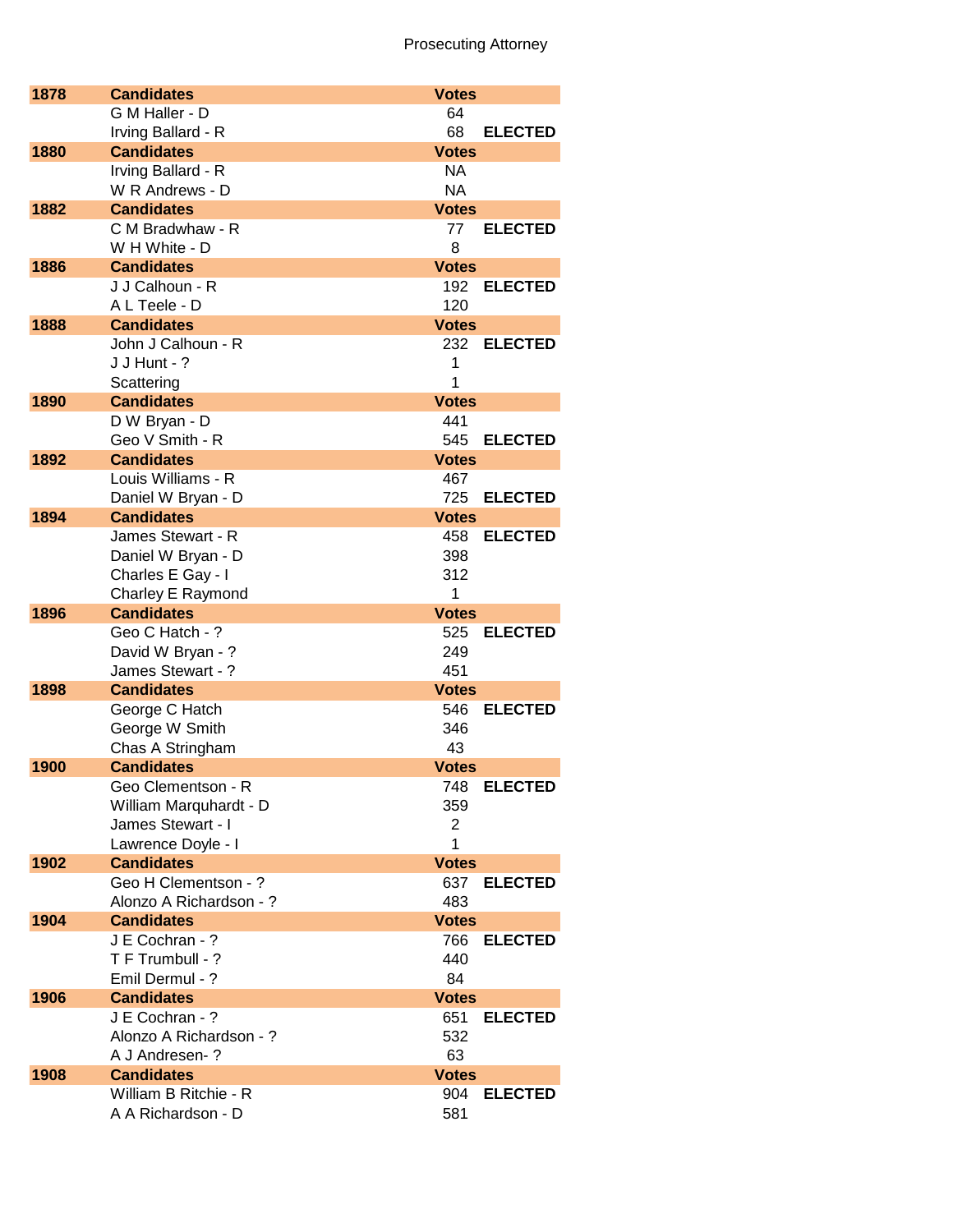| 1910 | <b>Candidates</b>           | <b>Votes</b>   |
|------|-----------------------------|----------------|
|      | William B Ritchie - R       | 975 ELECTED    |
|      | A A Richardson - ?          | 1              |
| 1912 | <b>Candidates</b>           | <b>Votes</b>   |
|      | J E Cochran - R             | 1273 ELECTED   |
|      | T F Trumbull - ?            | 2              |
|      | William Ritchie - ?         | 1              |
|      | A A Richardson - ?          | 6              |
|      |                             |                |
|      | G V Smith - ?               | $\overline{2}$ |
|      | James Stewart - ?           | 1              |
|      | F S Thorp - ?               | $\overline{2}$ |
|      | Judge McClinton - ?         | 1              |
| 1914 | <b>Candidates</b>           | <b>Votes</b>   |
|      | J E Cochran - R             | 1175           |
|      | Sandford C Rose - D         | 1270 ELECTED   |
|      | ST Eddy - Soc               | 420            |
|      | J Samson - ?                | 1              |
| 1916 | <b>Candidates</b>           | <b>Votes</b>   |
|      | Frank Plummer - R           |                |
|      |                             | 1877 ELECTED   |
|      | Sandford C Rose - D         | 1131           |
| 1918 | <b>Candidates</b>           | <b>Votes</b>   |
|      | Frank L Plummer-R           | 1104 ELECTED   |
|      | G H King - ?                | 1              |
| 1920 | <b>Candidates</b>           | <b>Votes</b>   |
|      | William B Ritchie - R       | 2072 ELECTED   |
|      | S C Rose - ?                | 1              |
| 1922 | <b>Candidates</b>           | <b>Votes</b>   |
|      | John M Wilson - R           | 1900 ELECTED   |
|      | H W Peter - Farm Labor      | 1024           |
| 1926 | <b>Candidates</b>           |                |
|      |                             | <b>Votes</b>   |
|      | John M Wilson - R           | 2708 ELECTED   |
|      | F Sorden                    | 2              |
|      | <b>Frank Sorden</b>         | 1              |
| 1930 | <b>Candidates</b>           | <b>Votes</b>   |
|      | William W Bruce - R         | 4519 ELECTED   |
|      | Plummer                     | $\overline{2}$ |
| 1934 | <b>Candidates</b>           | <b>Votes</b>   |
|      | William W Bruce - R         | 2211           |
|      | Joseph Johnston - D         | 4256 ELECTED   |
| 1938 | <b>Candidates</b>           | <b>Votes</b>   |
|      | No election results on file |                |
| 1942 | <b>Candidates</b>           | <b>Votes</b>   |
|      | Max Church - R              | 3017 ELECTED   |
|      | <b>Candidates</b>           |                |
| 1946 |                             | <b>Votes</b>   |
|      | D E Harper - D              | 3718 ELECTED   |
|      | Gerald B Chamberlain - R    | 3471           |
| 1950 | <b>Candidates</b>           | <b>Votes</b>   |
|      | Howard V Doherty - D        | 4731 ELECTED   |
|      | G B Chamberlain - R         | 4040           |
| 1954 | <b>Candidates</b>           | <b>Votes</b>   |
|      | Frank B Platt-R             | 4419           |
|      | Lee J Reynolds - D          | 5194 ELECTED   |
| 1958 | <b>Candidates</b>           | <b>Votes</b>   |
|      | Frank Platt - R             | 6              |
|      |                             |                |
|      | Lee J Reynolds - D          | 7671 ELECTED   |